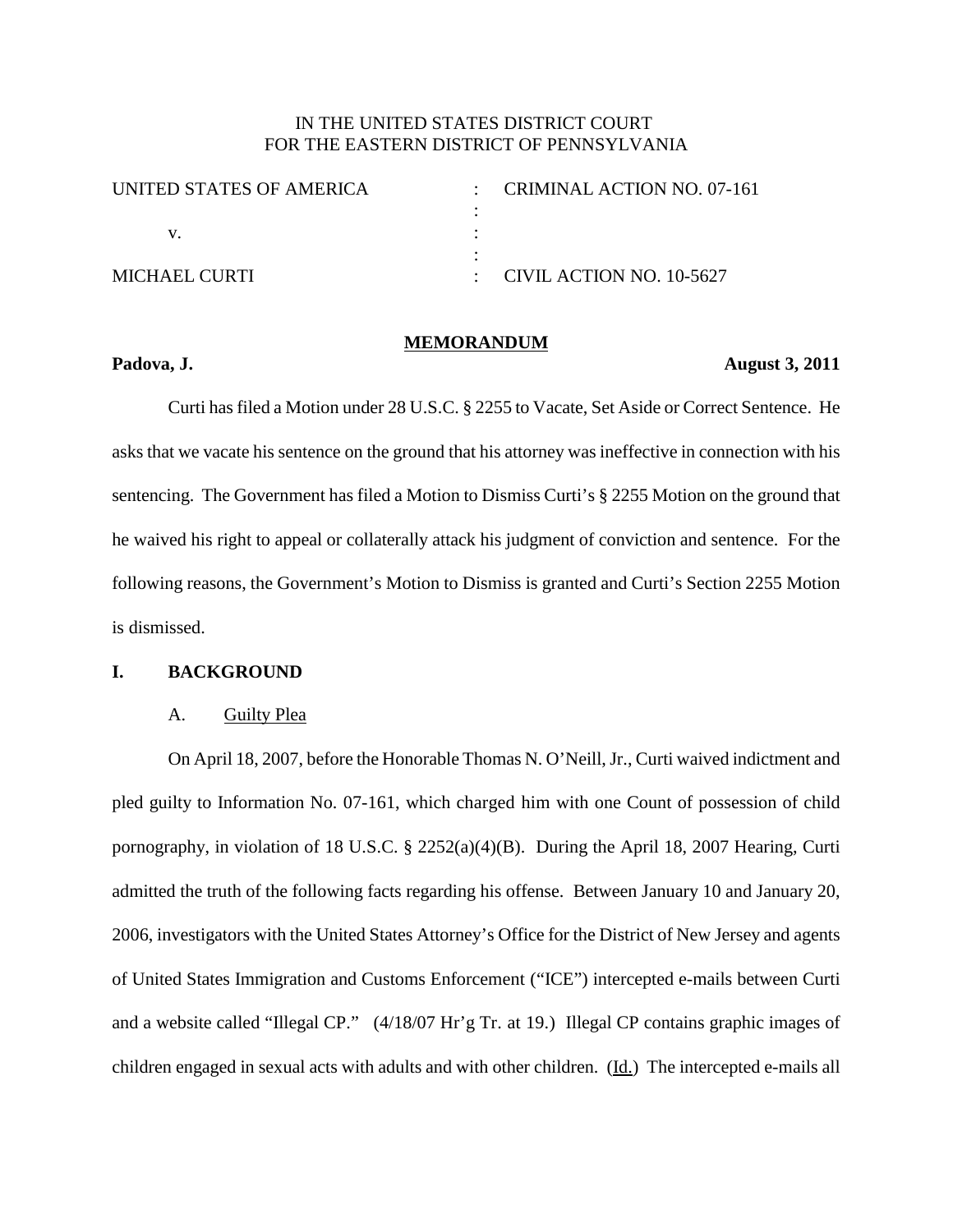confirmed that Curti had been granted access to Illegal CP. (Id.) Further investigation by ICE agents revealed that Curti's e-mail address had accessed numerous images of child pornography from the Illegal CP website and that Illegal CP had billed his JP Morgan Chase credit card \$79.99 on January 13, 2006. (Id. at 20.) A subsequent forensic examination of Curti's computer revealed over 7,000 images of child pornography.<sup>1</sup> (Id.)

As part of Curti's Guilty Plea Agreement with the Government, he agreed and stipulated to the following facts to be used in the calculation of his United States Sentencing Guidelines range: (1) that he "possessed more than 600 images, [and] therefore his Guideline range should be calculated based on this pursuant to USSG § 2G2.2(b)(7)(A)[;]"<sup>2</sup>(2) that his "possession of child pornography involved the use of a computer making [his] offense level increase by 2 levels under USSG § 2G2.2(b)(6)[;]" (3) that his computer contained "images depicting material involving the sexual exploitation of . . . prepubescent minors who had not attained the age of twelve (i.e. toddlers), making the defendant's

<sup>&</sup>lt;sup>1</sup>The Presentence Investigation Report ("PSI") prepared by the probation officer in this case statesthat, in addition to these images of child pornography, Curti's computer also contained sexually suggestive and inappropriate pictures of his nine-year-old granddaughter, including pictures of her unclothed that were taken in a bathroom in his residence. (PSI ¶ 12, Foley Rpt. at 3.) Curti's computer also contained pictures of minor girls taken at his community swimming pool and pictures he took of young girls in the neighborhood as they passed by his home on their way to and from school. (PSI ¶ 13, Foley Rpt. at 3-4.) Curti's pictures were organized on his computer and he used an encryption program to conceal the images. (PSI ¶ 14.) His picture collection included 16 known victim groups. (Id. ¶ 15.) Curti did not object to paragraphs 12-15 of the PSI. (11/7/07 Hr'g Tr. at 5.) Curti also admitted to Timothy P. Foley, Ph.D, who conducted a psycho-sexual evaluation of Curti at the request of his probation officer, that he had taken the pictures of his granddaughter and of neighborhood girls. (Foley Rpt. at 3-4.)

<sup>&</sup>lt;sup>2</sup>The reference to § 2G2.2(b)(7)(A) in this paragraph is clearly a typographical error, as § 2G2.2(b)(7)(A) applies to an offense involving "at least 10 images, but fewer than 150" and Curti agreed that he "possessed more than 600 images[,]" Guilty Plea Agreement ¶ 6(a), making § 2G2.2(b)(7)(D) applicable in this case. See U.S.S.G. § 2G2.2(b)(7)(D) (providing that a defendant's offense level should be increased by 5 levels if the offense involves 600 or more images).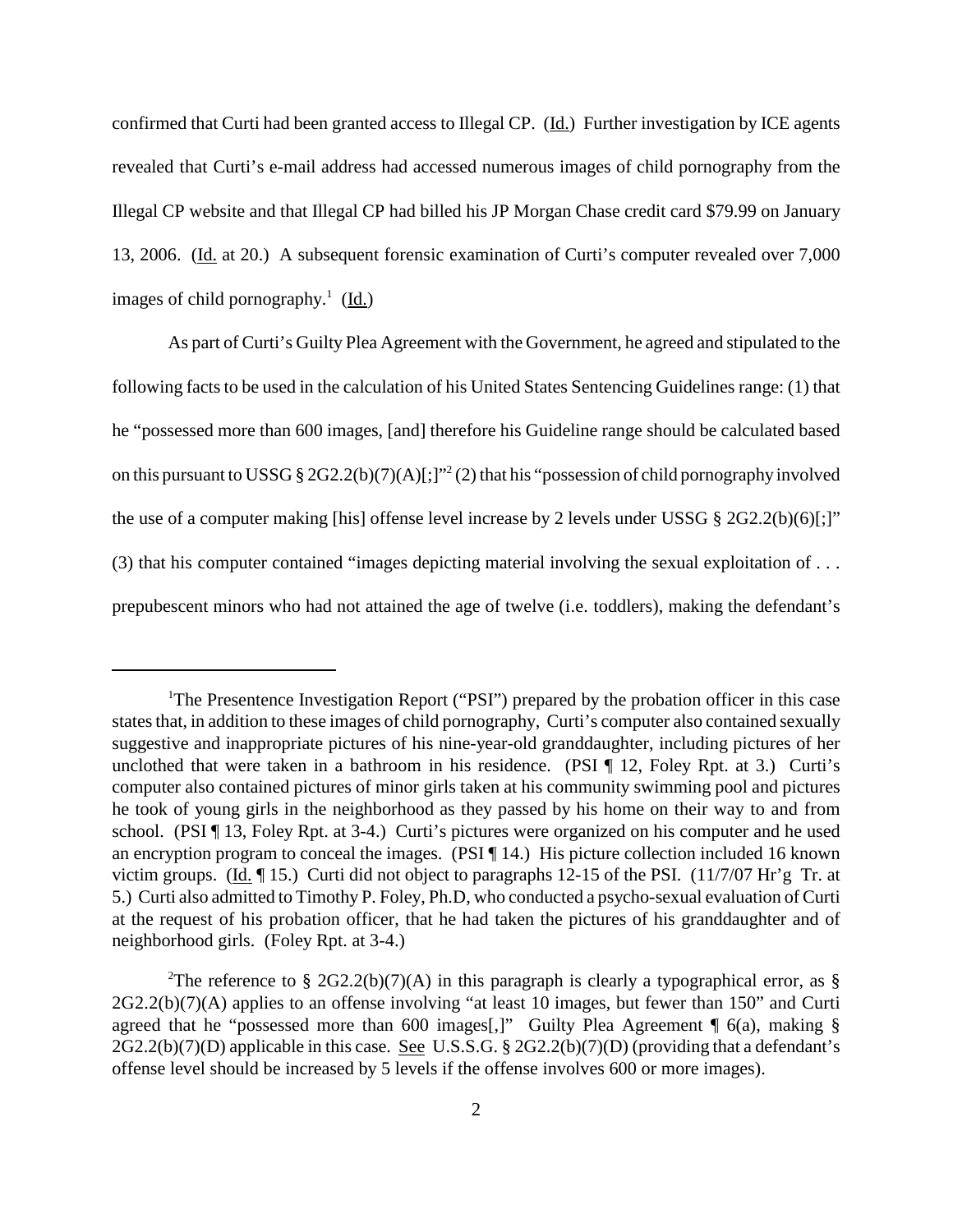offense level increase by 2 levels under USSG §  $2G2.2(b)(2)[:]"$  and (4) that the images on his computer "portrayed sadistic, masochistic and other depictions of violence, making the defendant's offense level increase by 4 levels under USSG § 2G2.2(b)(4)." (Guilty Plea Agreement ¶¶ 6(a), (b), (c), (d).) He also "voluntarily and expressly waive[d] all rights to appeal or collaterally attack [his] conviction, or any other matter relating to [his] prosecution . . . ." (Guilty Plea Agreement ¶ 7.)

### B. Sentencing

We sentenced Curti on November 7, 2007. Prior to sentencing, the probation officer calculated that Curti had a Total Offense Level of 28 and a Criminal History Category of I. (Presentence Investigation Report ("PSI") ¶¶ 23, 35, 38.) The calculation of Curti's Total Offense Level proceeded from a Base Offense Level of 18, pursuant to U.S.S.G. § 2G2.2. (PSI ¶ 24.) The Base Offense Level was increased by two levels because the pornographic images involved a prepubescent minor pursuant to U.S.S.G. § 2B2.2(b)(2); by four levels because the offense involved material that portrayed sadistic or masochistic conduct or other depictions of violence pursuant to U.S.S.G. § 2G2.2(b)(4); by two levels because the offense involved a computer pursuant to U.S.S.G. § 2G2.2(b)(6); and by an additional five levels because the offense involved 600 or more images pursuant to U.S.S.G. §  $2G2.2(b)(7)(D)$ . (PSI  $\P$   $\P$  25-28.) The resulting Adjusted Offense Level of 31 was reduced by three levels for acceptance of responsibility pursuant to U.S.S.G. § 3E1.1(a) and (b), resulting in Curti's Total Offense Level of 28. (PSI ¶¶32-35.) The Sentencing Range provided by the United States Sentencing Guidelines for a Total Offense Level of 28 and Criminal History Category of I is 78 to 97 months. U.S.S.G. Ch. 5, pt. A.

In preparation for Curti's sentencing, his attorney submitted a sentencing memorandum in which he detailed Curti's medical issues, which include prostate cancer, arterial fibrillation, and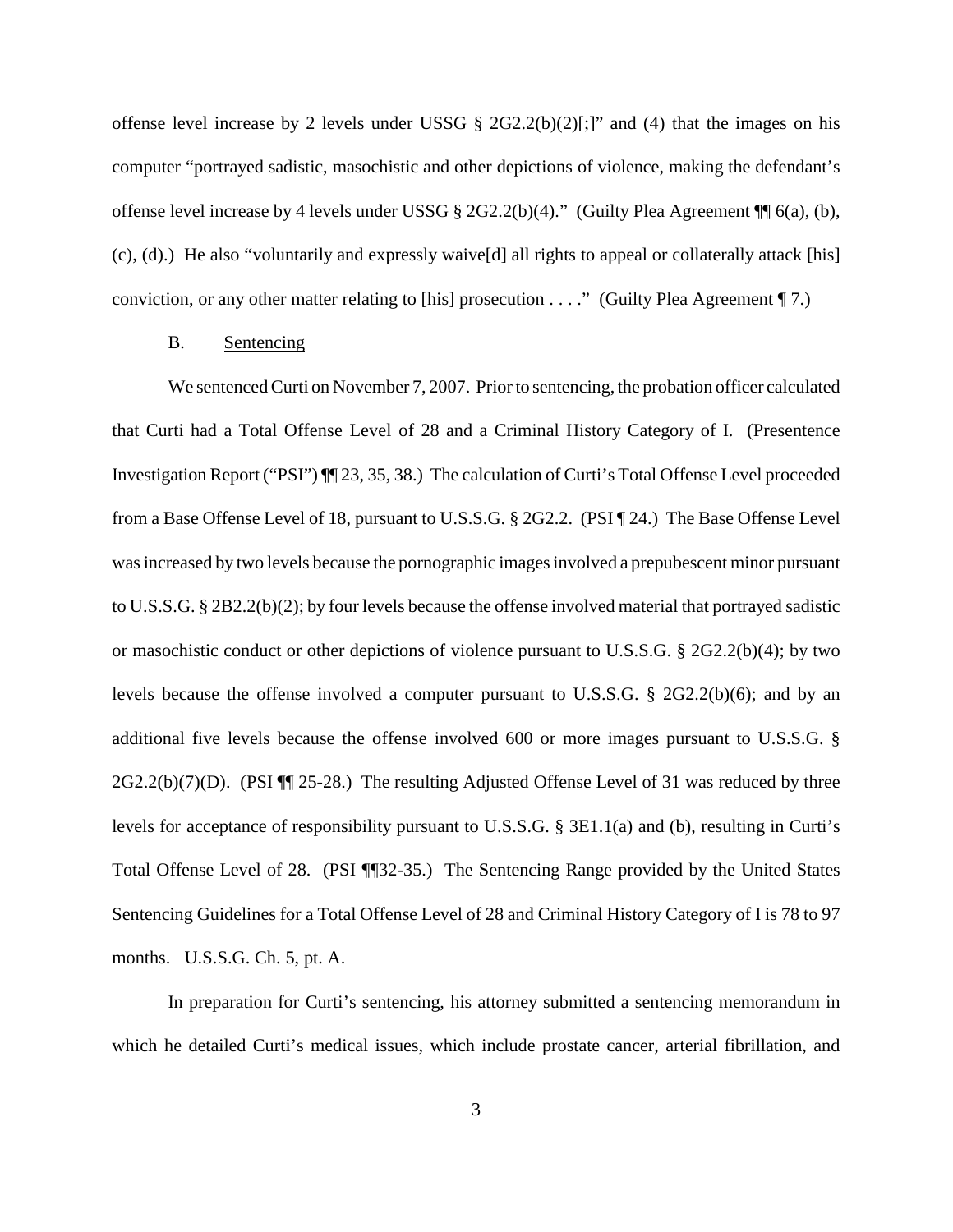Deplasti Nevi. He also submitted the reports of two psychologists, Steven E. Samuel, Ph.D., Curti's treating psychologist, and Timothy P. Foley, Ph.D, who conducted a psycho-sexual evaluation of Curti at the request of the probation officer. Curti's attorney also asked the Court to grant Curti a variance from the Sentencing Range provided by the Sentencing Guidelines based on Curti's cooperation with law enforcement (in addition to admitting his conduct, Curti provided the Government with the codes for an encryption program he used to conceal the pornographic images on his computer); his voluntary treatment with Dr. Samuels; and his voluntary enrollment in the Sexual Trauma and Recovery ("STAR") program, a treatment programfor non-violentsex offenders. Curti's attorney also submitted letters written on Curti's behalf by Curti; Curti's sister, step-son, and wife; and by other relatives, friends, and business colleagues.

Atsentencing, Curti's attorney called Dr. Samuel as a witness. Dr. Samuel testified regarding Curti's diagnosis, treatment, remorse, and participation in the STAR program, and his low risk for sexual contact offenses. (11/7/07 Hr'g Tr. at 8-15.) Curti's attorney also filled the courtroom with Curti's family members, friends, and professional colleagues. (Id. at 28-29.) Curti's attorney argued that Curti was entitled to a downward variance from the Guidelines Sentencing Range based on his substantial cooperation with the Government about his own criminal actions, his provision of the encryption codes to the Government,<sup>3</sup> his post-offense rehabilitation (including his voluntary participation in private psychotherapy and his participation in the STAR program); and his age and health problems. (Id. at 28-36.) Curti also made a statement at sentencing, during which he expressed

<sup>&</sup>lt;sup>3</sup>Curti's attorney contended at sentencing that the Government would not have been able to access the vast majority of the images found on his computer without his encryption code and, consequently, that his provision of those codes to the Government constituted substantial cooperation. (11/7/07 Hr'g Tr. at 31-32.)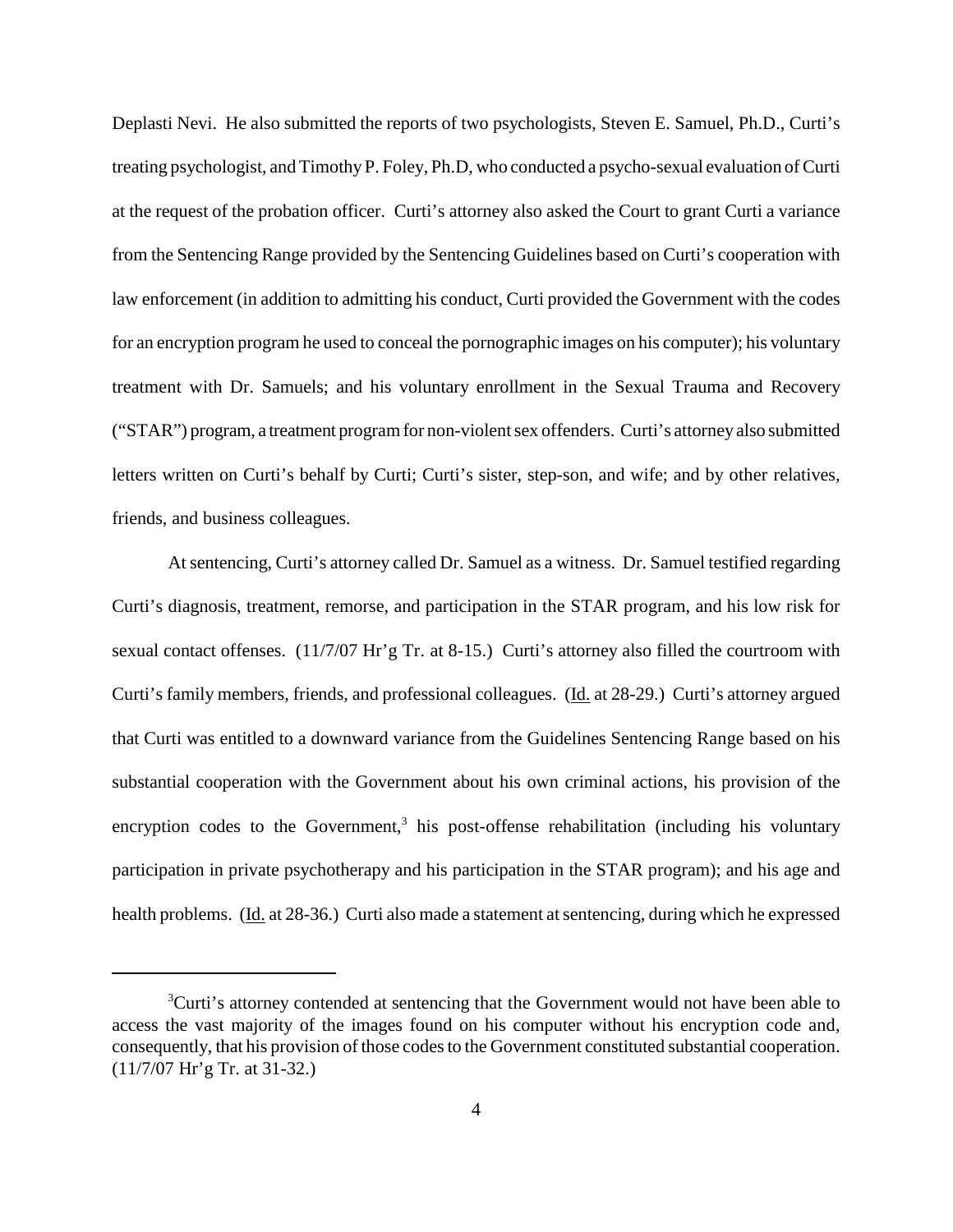his deep remorse for his conduct and apologized to his family and to the victims. (Id. at 36-37.)

We rejected Curti's request for a variance from the advisory Guidelines Sentencing Range. (Id. at 51-52.) We found, based on the grievous nature and circumstances of Curti's misconduct in this case, that Curti's cooperation, post-offense rehabilitation, medical issues, and age did not warrant a sentence below the advisory Sentencing Guidelines range. (Id. at 51-55.) We sentenced Curti to 78 months imprisonment (the bottom of the Guidelines Sentencing Range for his Total Offense Level and Criminal History), three years of supervised release, a fine of \$12,500, and a special assessment of \$100. ( $\underline{Id}$ , at 55-58.)

## C. Post-Sentencing Procedural History

Even though Curti waived his rights to appeal and to collaterally attack his sentence in his plea agreement, he filed several attacks on his sentence, the first less than a week after sentencing. On November 13, 2007, Curti filed a Motion to Correct Sentence for Clear Error pursuant to Rule 35(a) of the Federal Rules of Criminal Procedure. In his Rule 35 Motion, Curti argued that the Court erred by sentencing him to 78 months of imprisonment. Specifically, Curti averred that the advisory Sentencing Guidelines Sentencing Range was improperly based on a Total Offense Level of 28, which would only be appropriate if the offense involved 600 or more images pursuant to U.S.S.G. §  $2G2.2(b)(7)(D)$  and, in fact, the Government had found fewer than 150 images, which should have resulted in a Total Offense Level of 26 pursuant to U.S.S.G. § 2G2.2(b)(7)(B). Curti's argument clearly ignored both his admission that his offense involved more than 7,000 images of child pornography (4/18/07 Hr'gTr. 20), and hisstipulation in his Guilty Plea Agreement that "he possessed more than 600 images, therefore his Guideline range should be calculated based on this . . . ." (Guilty Plea Agreement  $\P_6(a)$ .) We denied Curti's Rule 35 Motion because he was "not asking us to correct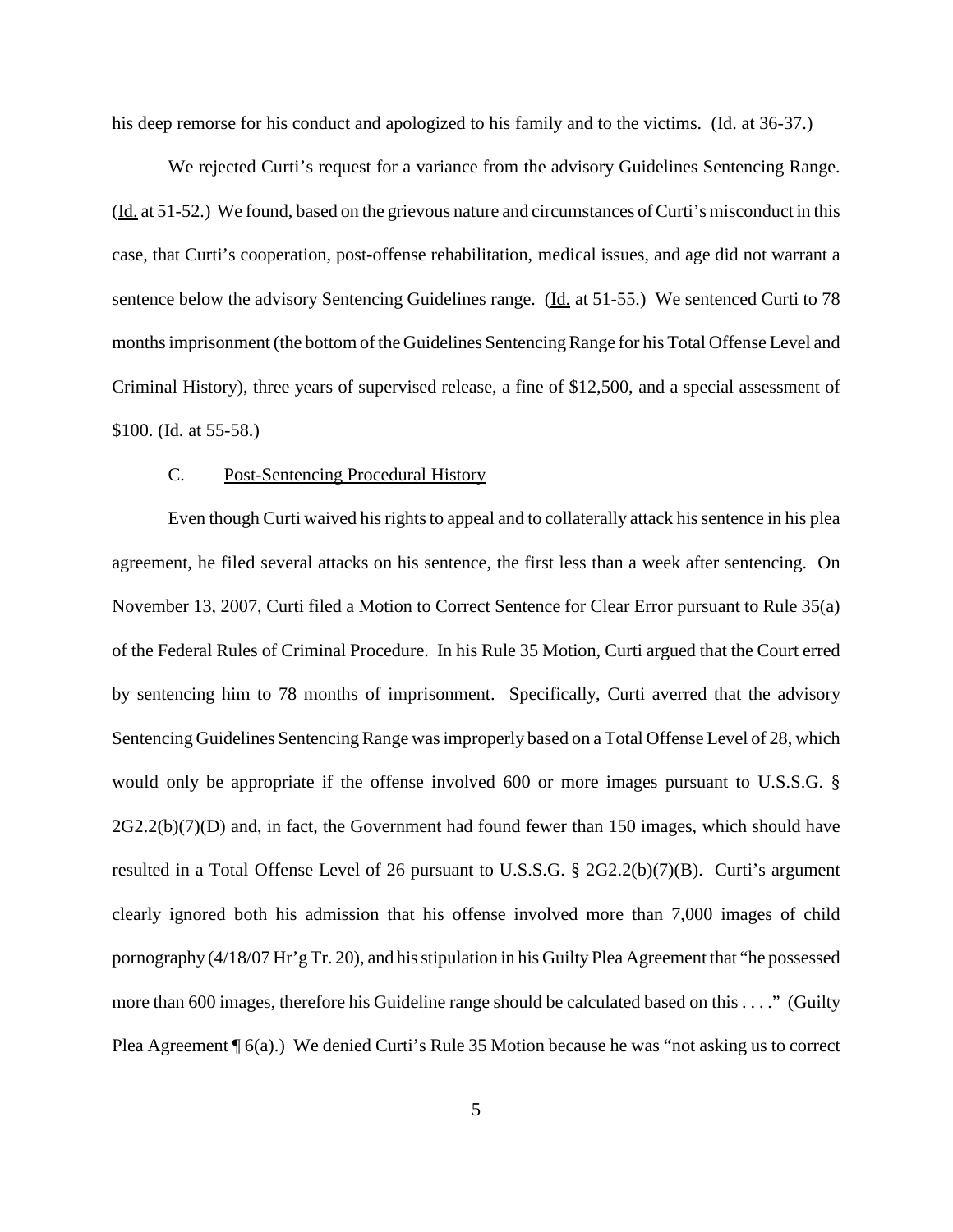an obvious error or mistake, but to reopen an issue previously decided at sentencing and to reconsider [his] request for a variance from the application [of] U.S.S.G. § 2G2.2(b)(7)(D) in the calculation of his Total Offense Level," which was beyond our authority pursuant to Rule 35(a). (1/7/08 Order at 2.)

On February 6, 2008, Curti filed a pro se appeal of our Order denying his Rule 35 Motion. On January 27, 2009, the United States Court of Appeals for the Third Circuit dismissed the appeal as untimely to the extent it sought review of his judgment of conviction and sentence and remanded to this Court "to consider whether Appellant's notice of appeal should be treated as a motion to vacate his sentence under 28 U.S.C. § 2255." United States v. Curti, No. 08-1425, order (3d Cir. Jan. 27, 2009).

On November 6, 2008, Curti, assisted by new counsel, filed a Motion for Nunc Pro Tunc Sentencing on the ground that his prior attorney had failed to file a timely notice of appeal on his behalf and Curti wanted his appellate rights to be restored. A Hearing was held on that Motion on December 17, 2008, and we informed Curti that a Section 2255 Motion was the appropriate avenue for challenging his sentence on this basis. We continued the Hearing for 60 days so that Curti could file a Section 2255 Motion. (12/17/2008 Order.)

On February 13, 2009, Curti filed a Section 2255 Motion, seeking to have his sentence vacated on the grounds of ineffective assistance of counsel, stating that his prior counsel did not file a timely notice of appeal despite his request and that he was improperly advised of his appellate rights. Curti also argued that his prior counsel was ineffective in connection with his sentencing in that he failed to object to inaccuracies and misstatements in the PSI; failed to present relevant evidence of mitigation and remorse; and failed to present his character witnesses during the sentencing hearing. We held a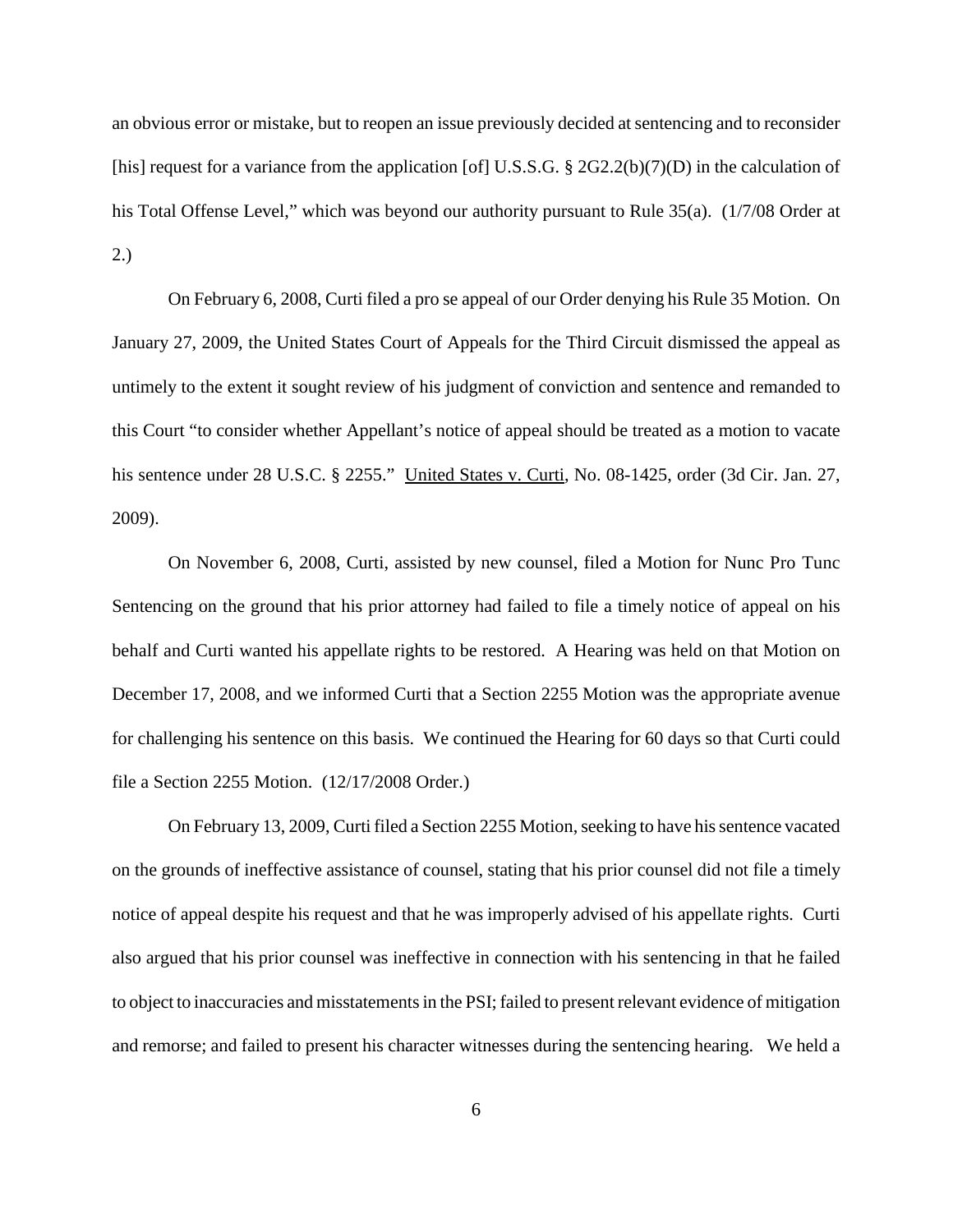Hearing on Curti's Section 2255 Motion on April 28, 2009, and granted the Motion only insofar as it sought to vacate his sentence on the ground that his prior attorney failed to file a timely notice of appeal. We agreed to hold a resentencing hearing, in order to restore Curti's appellate rights, and dismissed Curti's remaining claims of ineffective assistance of counsel without prejudice so that his "other ineffective assistance claims, ifstill viable, [could] be raised in a future § 2255 petition" brought after he completed direct appeal of his conviction. See Solis v. United States, 252 F.3d 289, 295 (3d Cir. 2001).

On June 12, 2009, we held Curti's resentencing hearing. Curti sought a de novo sentencing and attempted to make additional arguments that his disclosure of his encryption password to the Government demonstrated extraordinary contrition and provided substantial assistance to the Government warranting a downward variance. He also asked that we consider his medical problems. We rejected Curti's request that we conduct a de novo sentencing and, instead, simply reimposed his original sentence in order to restore his appellate rights. See United States v. Shedrick, 493 F.3d 292, 303 (3d Cir. 2007) (noting that "the usual course in cases of this nature: [is to] vacate and remand for re-entry of the initial sentence so that there can be a timely appeal." (listing cases)).

Curti filed his Notice of Appeal on June 16, 2009. The Government moved to dismiss Curti's appeal based on the appellate waiver in his Guilty Plea Agreement. On October 29, 2009, the Third Circuit granted the Government's Motion and dismissed the appeal. United States v. Curti, No. 08- 1425, order (3d Cir. Oct. 29, 2009).

Curti filed the instant Section 2255 Motion on November 18, 2010. <sup>4</sup> Curti bases his Motion on the ineffective assistance of his counsel at his first sentencing. He claims that his prior counsel:

<sup>&</sup>lt;sup>4</sup>He attempted to file the Motion on October 21, 2010, but failed to use the required form.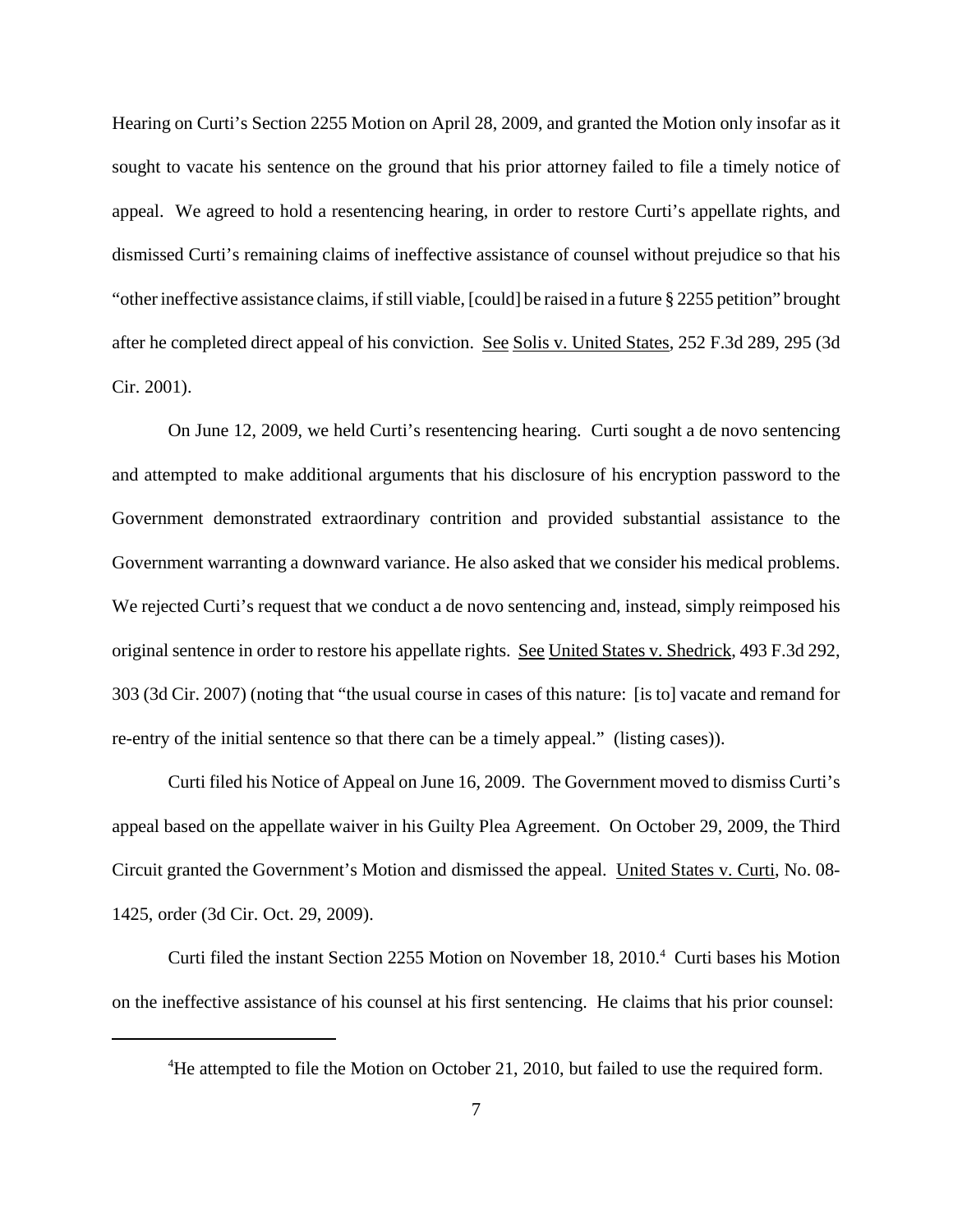(1) [f]ailed to object to inaccuracies and mistatements [sic] in the presentence report;(2) failed to presentrelevant evidence of mitigation and remorse to the Court at sentencing; (3) failed to present the testimony of the defendant's character witnesses who were present at sentencing; (4) failed to argue present evidence regarding the unreasonableness of the sentencing guidelines calculation and why the advisory range exceeded a sentence that would be sufficient but not greater than necessary to comply with the purposes of sentencing.

(Mot. ¶ 12.) The Government filed its Motion to Dismiss the instant Section 2255 Motion on March 30, 2011. Curti did not file a brief in support of his Section 2255 Motion or a response to the Motion to Dismiss.

## **II. DISCUSSION**

The Government argues that Curti's Section 2255 Motion should be dismissed because he waived his right to appeal or collaterally challenge his sentence in his Guilty Plea Agreement. The United States Court of Appeals for the Third Circuit has held that a waiver of appellate or collateral attack rights is enforceable provided that (1) it was entered into knowingly and voluntarily; (2) no specific exception set forth in the agreement applies; and (3) enforcement of the waiver would not work a miscarriage of justice. United States v. Goodson, 544 F.3d 529, 536 (3d Cir. 2008) (citing United States v. Jackson, 523 F.3d 234, 243-44 (3d Cir. 2008)); see also United States v. Khattak, 273 F.3d 557, 562-63 (3d Cir. 2001); Shedrick, 493 F.3d at 297-98.

## A. Knowing and Voluntary Waiver

We first "consider whether there is record evidence that [Curti] knowingly and voluntarily signed the waiver." United States v. Gwinnett, 483 F.3d 200, 203 (3d Cir. 2007). In making this determination, we examine both the language of the waiver and the plea colloquy. See United States v. Mabry, 536 F.3d 231, 238 (3d Cir. 2008) (citing Gwinnett, 483 F.3d at 203-04). The language of Curti's Guilty Plea Agreement clearly provides that, with only limited exceptions, he waived hisright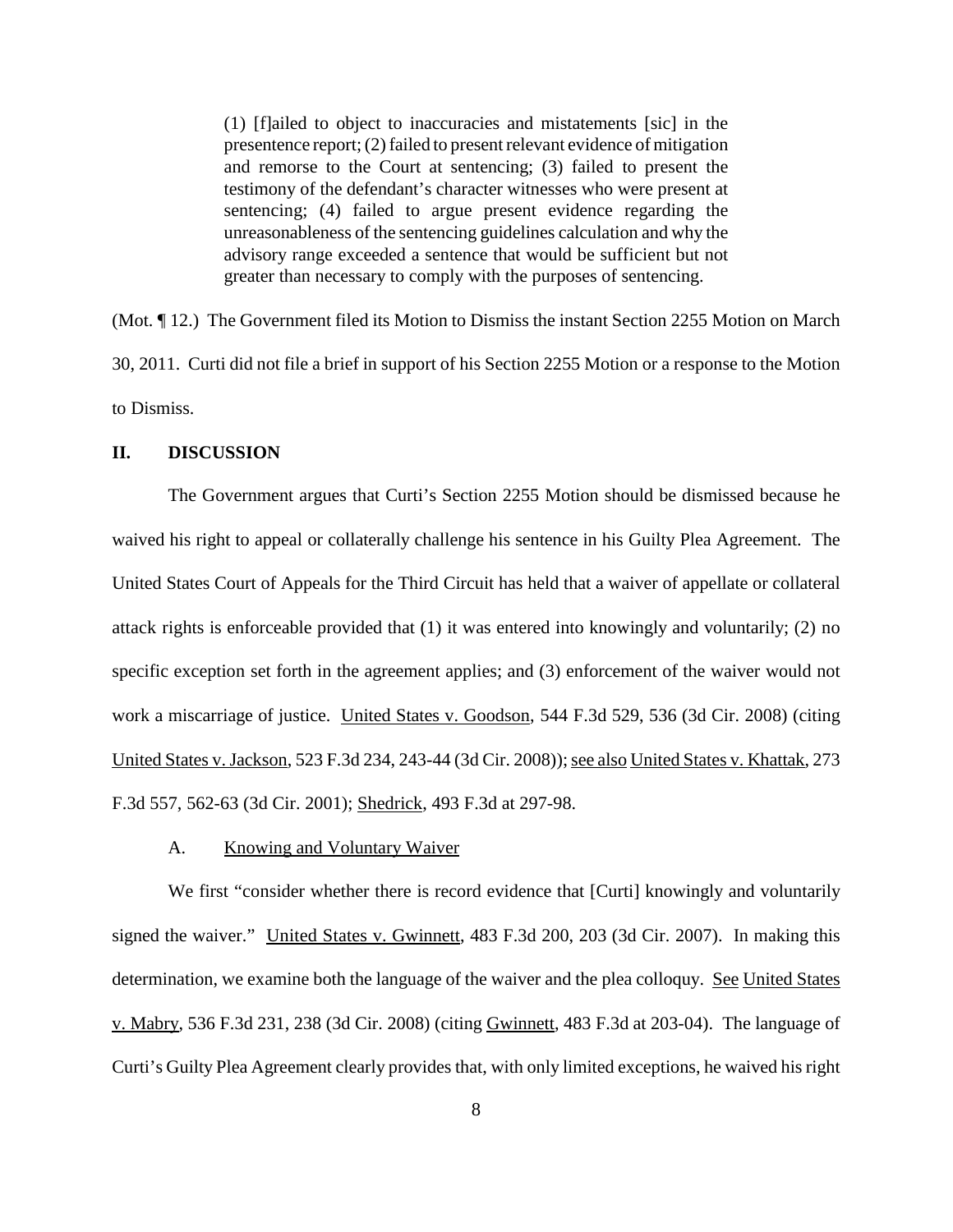to attack his conviction and sentence pursuant to 28 U.S.C. § 2255. Paragraph 7 of the Agreement provides that Curti "voluntarily and expressly waives all rights to appeal or collaterally attack [his] conviction, sentence, or any other matter relating to this prosecution, whether such a right to appeal or collateral attack arises under 18 U.S.C. § 3742, 18 U.S.C. § 1291, 28 U.S.C. § 2255, or any other provision of law." (Guilty Plea Agreement ¶ 7.) Moreover, Curti signed both the Guilty Plea Agreement and an Acknowledgment of Rights, acknowledging that he had fully discussed the Guilty Plea Agreement with his attorney and that he understood that he was waiving his right to appeal or collaterally attack his conviction or sentence, except as set forth in the waiver provision. (Id. ¶ 8; Acknowledgment of Rights ¶ 6.)

Prior to accepting Curti's guilty plea, Judge O'Neill conducted a plea colloquy pursuant to Federal Rule of Criminal Procedure 11, which provides, in pertinent part, as follows:

- (b)(1) Before the court accepts a plea of guilty or nolo contendere, the defendant may be placed under oath, and the court must address the defendant personally in open court. During this address, the court must inform the defendant of, and determine that the defendant understands . . .
- \* \* \*
	- (N) the terms of any plea-agreement provision waiving the right to appeal or to collaterally attack the sentence.

Fed. R. Crim. P. 11(b)(1); see also Gwinnett, 483 F.3d at 204. During the plea colloquy, Judge O'Neill confirmed that Curti had read the Guilty Plea Agreement and discussed it completely with his attorney. (4/18/07 Hr'g Tr. at 7.) Judge O'Neill asked Curti whether he had made the decision to plead guilty voluntarily and of his own free will; Curti answered that he had. (Id. at 11.) Judge O'Neill also asked Curti whether the Guilty Plea Agreement was his only agreement with the Government concerning this matter and Curti responded that it was. (Id.) Judge O'Neill also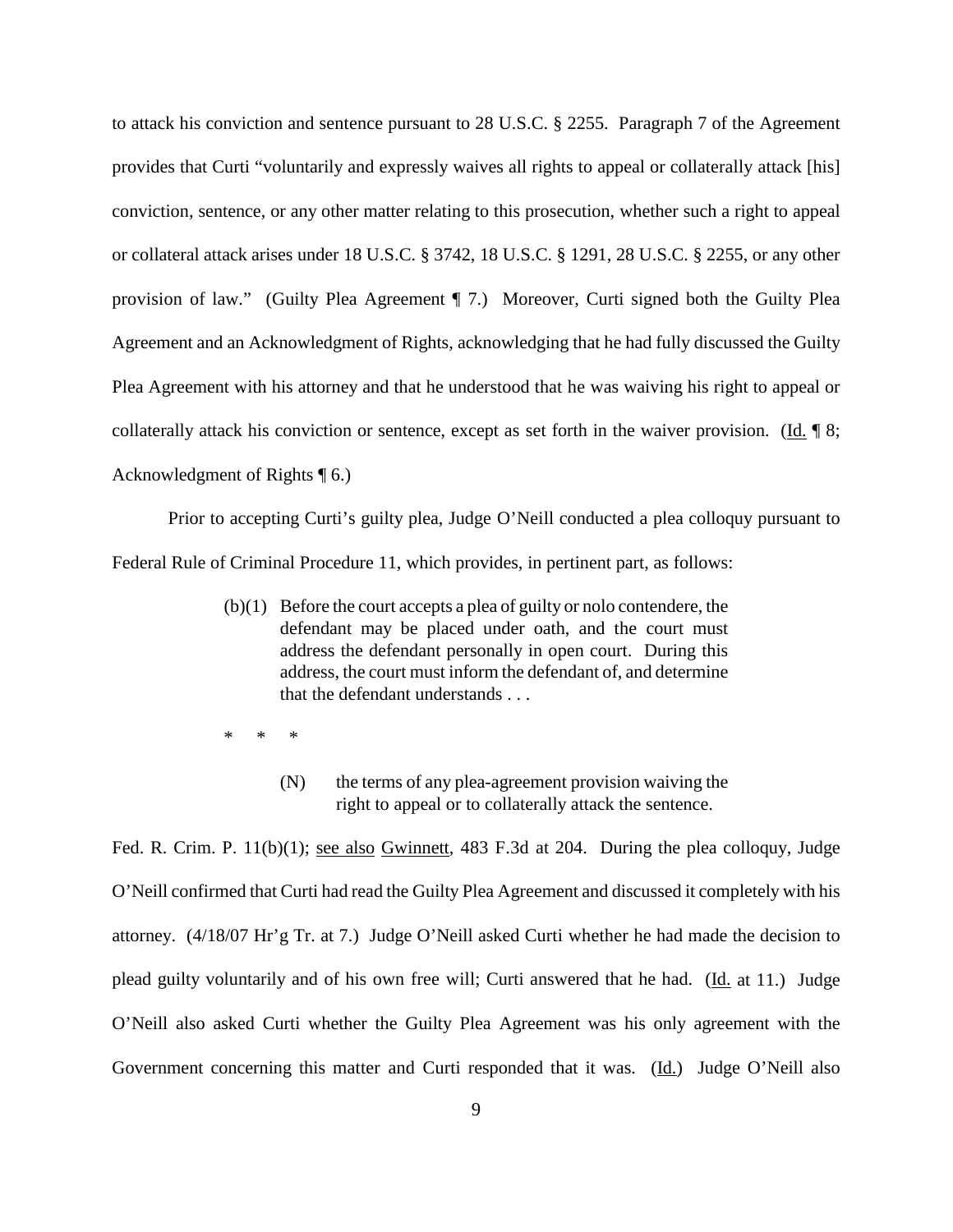conducted the following colloquy with Defendant with respect to the waiver:

THE COURT: Now, you ordinarily would have the right to bring in later proceedings such as a collateral attack with a habeas corpus motion to vacate, set aside or correct your sentence, and the plea agreement fairly limits your right to appeal and prevents you from using later proceedings like a collateral attack and a habeas corpus to challenge your conviction, sentence or any other matter, do you understand that?

THE DEFENDANT: I have to get an explanation . . . . Yes, I understand, Your Honor.

(Id. at 15.) Following the colloquy,Judge O'Neill found that Curti was competent to plea; that his plea was knowing and voluntary and not the result of force, threats, or promises apart from the Guilty Plea Agreement; that the plea was supported by an independent basis of fact; and that Curti understood the charges against him, his legal rights, the maximum possible penalty he faced and that he was giving up his right to a trial.  $(\underline{Id}$  at 23.)

In sum, the Guilty Plea Agreement, the Acknowledgment of Rights, and Judge O'Neill's colloquy with Curti demonstrate that Curti was fully informed of his rights, the Government's obligations, and the nature of the appellate and collateral attack waiver. Furthermore, Curti indicated by both his execution of the Guilty Plea Agreement and his sworn responses to Judge O'Neill's questions, that he had consulted with his attorney and understood the waiver. Therefore, we find that Curti knowingly and voluntarily entered into the appellate and collateral attack waiver contained in the Guilty Plea Agreement.

## B. Specific Exceptions

We next consider whether any specific exception set forth in Curti's waiver provision applies. The waiver provision in Curti's Guilty Plea Agreement contains the following exceptions:

This waiver is not intended to bar the assertion of constitutional claims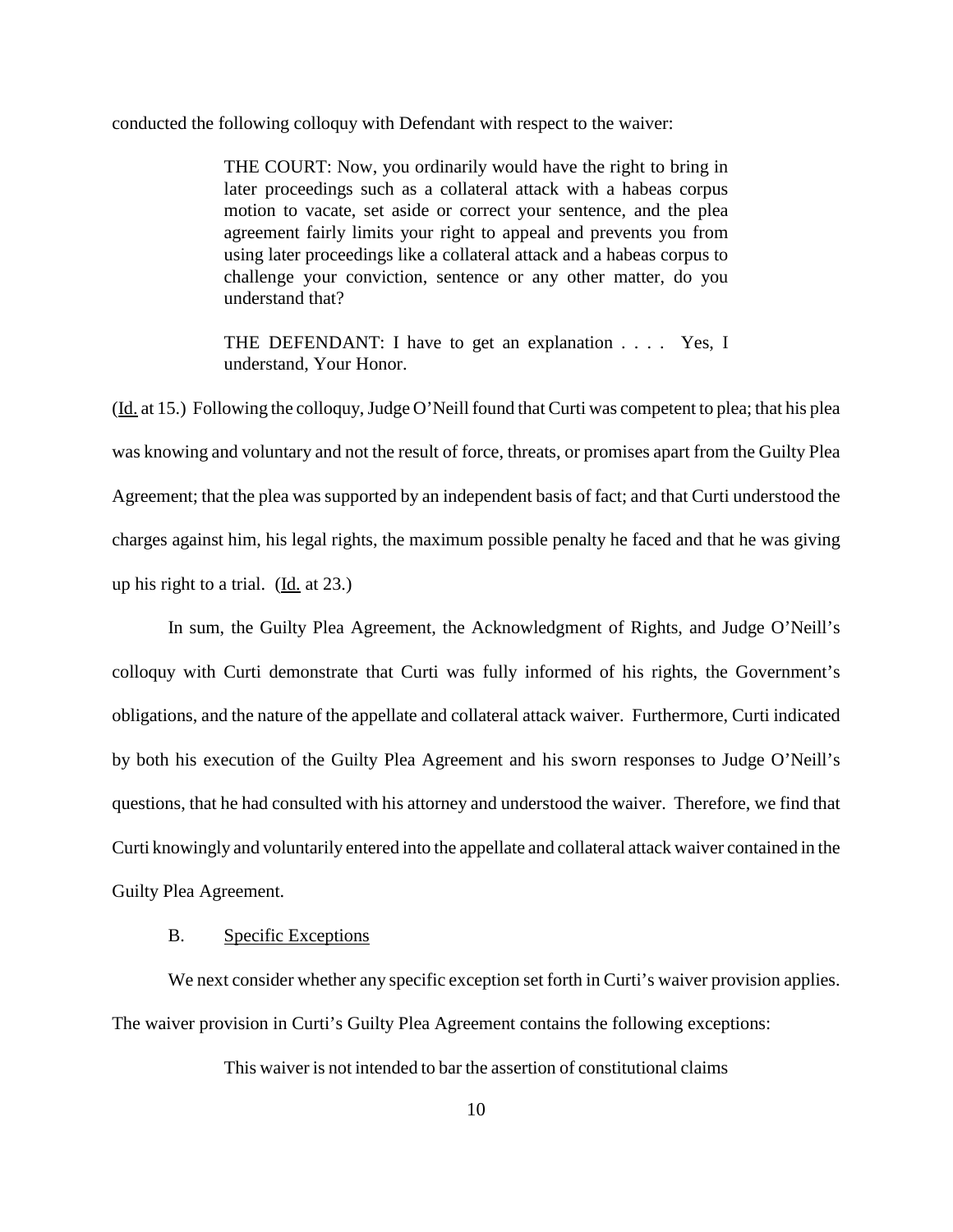that the relevant case law holds cannot be waived.

- a. Notwithstanding the waiver provision above, if the government appeals from the sentence, then the defendant may file a direct appeal of her sentence.
- b. If the government does not appeal, then notwithstanding the waiver provision set forth in this paragraph, the defendant may file a direct appeal but may raise only claim that:
	- (1) the defendant's sentence on any count of conviction exceeds the statutory maximum for that count as set forth in paragraph 4 above;
	- (2) the sentencing judge erroneously departed upward pursuant to the Sentencing Guidelines;
	- (3) the sentencing judge, exercising the Court's discretion pursuant to United States v. Booker, 543 U.S. 220 (2005), imposed an unreasonable sentence above the final Sentencing Guideline range determined by the Court.

If the defendant does appeal pursuant to this paragraph, no issue may be presented by the defendant on appeal other than those described in this paragraph.

(Guilty Plea Agreement ¶ 7.) Curti does not argue that any of these exceptions applies here, and we can perceive no basis for such an argument. Curti does not assert any non-waiveable constitutional claim, the Government has not appealed, and the instant Motion is not a direct appeal. Moreover, we did not sentence Curti in excess of the statutory maximum, depart upward pursuant to the Sentencing Guidelines, or impose a sentence above the final Sentencing Guideline range. Accordingly, we conclude that no specific exception contained in the waiver provision applies in this case.

## C. Miscarriage of Justice

Finally, we consider whether enforcement of the waiver would result in a miscarriage of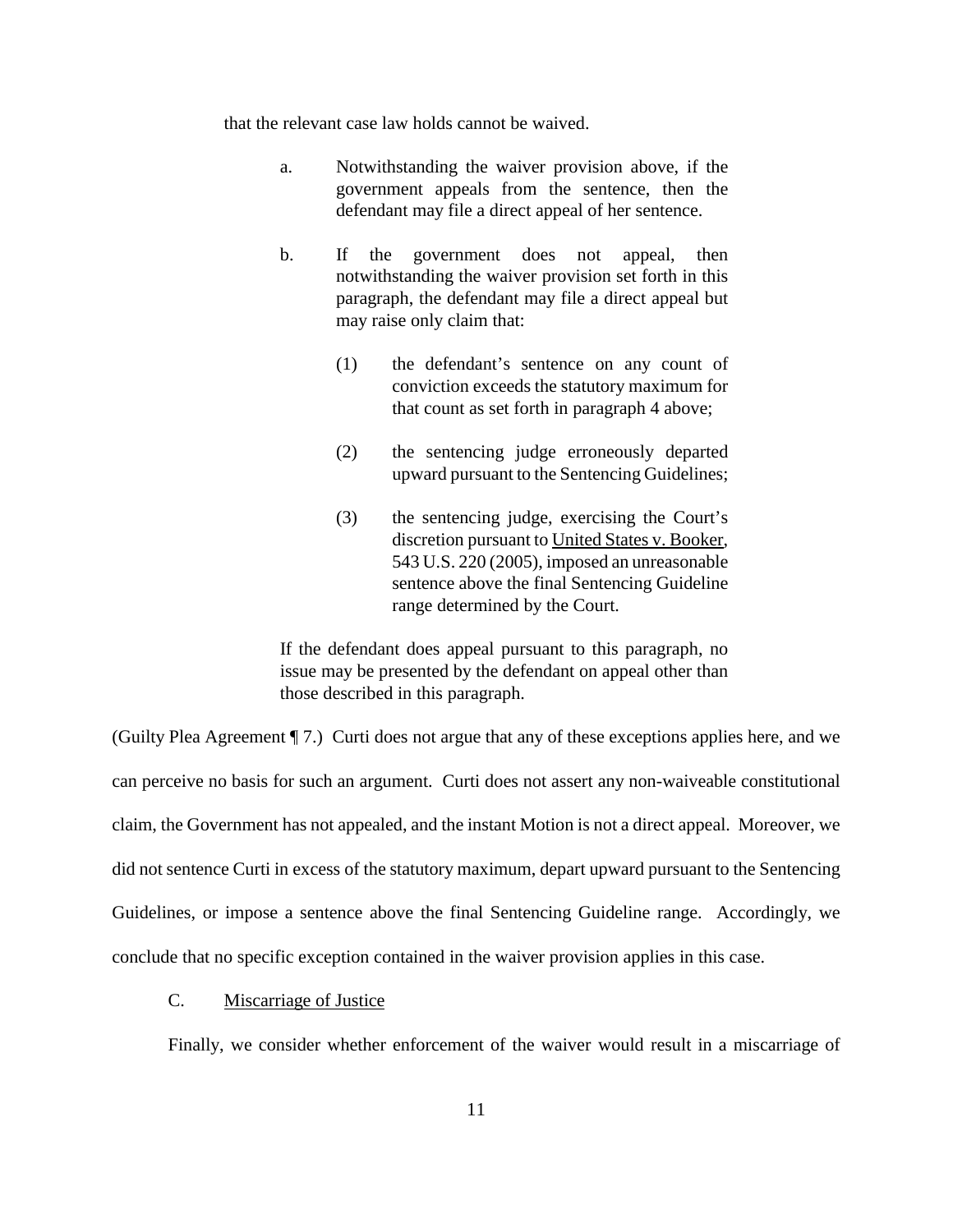justice. The circumstances in which an error amounts to a miscarriage of justice are "unusual," Khattak, 273 F.3d at 562, and the miscarriage of justice exception must be "'applied sparingly and without undue generosity." United States v. Wilson, 429 F.3d 455, 458 (3d Cir. 2005) (quoting United States v. Teeter, 257 F.3d 14, 26 (1st Cir. 2001)). The Third Circuit has instructed that we consider the following factors in determining "whether a miscarriage of justice would occur if the waiver were enforced[:]... 'the clarity of the error, its gravity, its character (e.g., whether it concerns a fact issue, a sentencing guideline, or a statutory maximum), the impact of the error on the defendant, the impact of correcting the error on the government, and the extent to which the defendant acquiesced in the result . . . .'" Mabry, 536 F.3d at 242-43 (quoting Teeter, 257 F.3d at 25-26).

Curti's Section 2255 Motion asserts only claims that his prior attorney was ineffective at his sentencing. Under the two-part test for attorney ineffectiveness announced by the Supreme Court in Strickland v. Washington, 466 U.S. 668 (1984), in order to succeed on a claim of ineffective assistance of counsel, the defendant "must demonstrate that his attorney's performance was deficient and that he was prejudiced by the deficiency. That is, he must prove that counsel's performance 'fell below an objective standard of reasonableness,' and that 'there is a reasonable probability that, but for counsel's unprofessional errors, the result of the proceeding would have been different.'" Shedrick, 493 F.3d at 299 (quoting Strickland, 466 U.S. at 688, 694).

Curti's first argument is that his prior counsel was ineffective for failing to object to inaccuracies and misstatements in the PSI. While the instant Motion does not identify these inaccuracies and misstatements, Curti referred to two inaccuracies in an October 21, 2010 version of his Section 2255 Motion, which he had filed without using the required form. The October 21, 2010 Motion posited that paragraph 88 of Curti's PSI incorrectly stated that Curti had over 6000 images on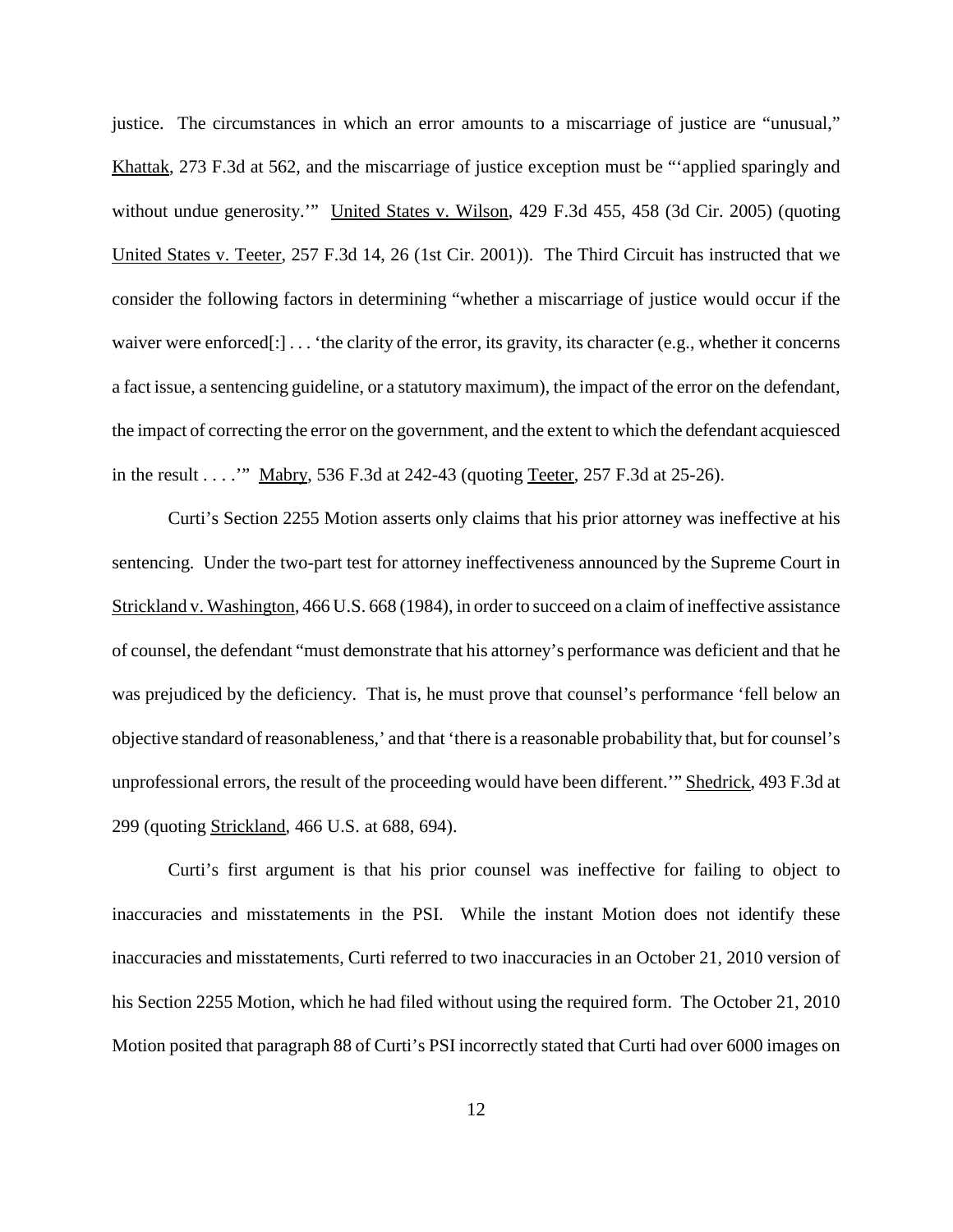his computer.  $(10/21/10 \text{ Mot.} \P 8(a)(1)$ . Curti contended, in that Motion, that his computer contained only 2000 discrete images of child pornography and that the remaining images were copies backed-up onto external hard drives. (Id.) However, the base offense level for violation of 18 U.S.C. §  $2252(a)(4)(B)$  is increased by five levels if the offense involves more than 600 images. See U.S.S.G. § 2G2.2(b)(7)(D). Since the increase to Curti's Total Offense Level would be the same whether Curti's computer contained 2000 images or 6000, Curti could not have been prejudiced by his prior attorney's failure to challenge the probation officer's calculation of the number of images of child pornography he possessed.

Curti's October 21, 2010 Motion also asserted that paragraph 12 of the PSI incorrectly states that Curti posed his granddaughter for pictures. Curti claims that the posing never took place. However, Dr. Samuel testified at sentencing that Curti did pose his granddaughter for pictures. (11/7/07 Hr'g Tr. at 23-24.) Curti's prior attorney was not ineffective for failing to raise this issue, since an attorney cannot be ineffective for "failing to raise a meritless claim." Real v. Shannon, 600 F.3d 302, 310 (3d Cir. 2010) (citing Parrish v. Fulcomer, 150 F.3d 326, 328 (3d Cir.1998)); see also United States v. Barnes 324 F.3d 135, 139 (3d Cir. 2003) ("Clearly, an attorney's performance cannot have prejudiced a defendant if his alleged ineffectiveness was the failure to advance an unmeritorious claim that could not have been successful had it been advanced." (citing Government of Virgin Islands v. Forte, 865 F.2d 59, 62 (3d Cir. 1989)). Consequently, we cannot conclude that prior counsel's failure to object to this alleged inaccuracy fell below an objective standard of reasonableness.

Curti next argues, in the instant Motion, that his prior counsel failed to present evidence of mitigation and remorse at sentencing. We are puzzled by this assertion. Curti's counsel presented extensive evidence of Curti's remorse and post-offense rehabilitation at sentencing through the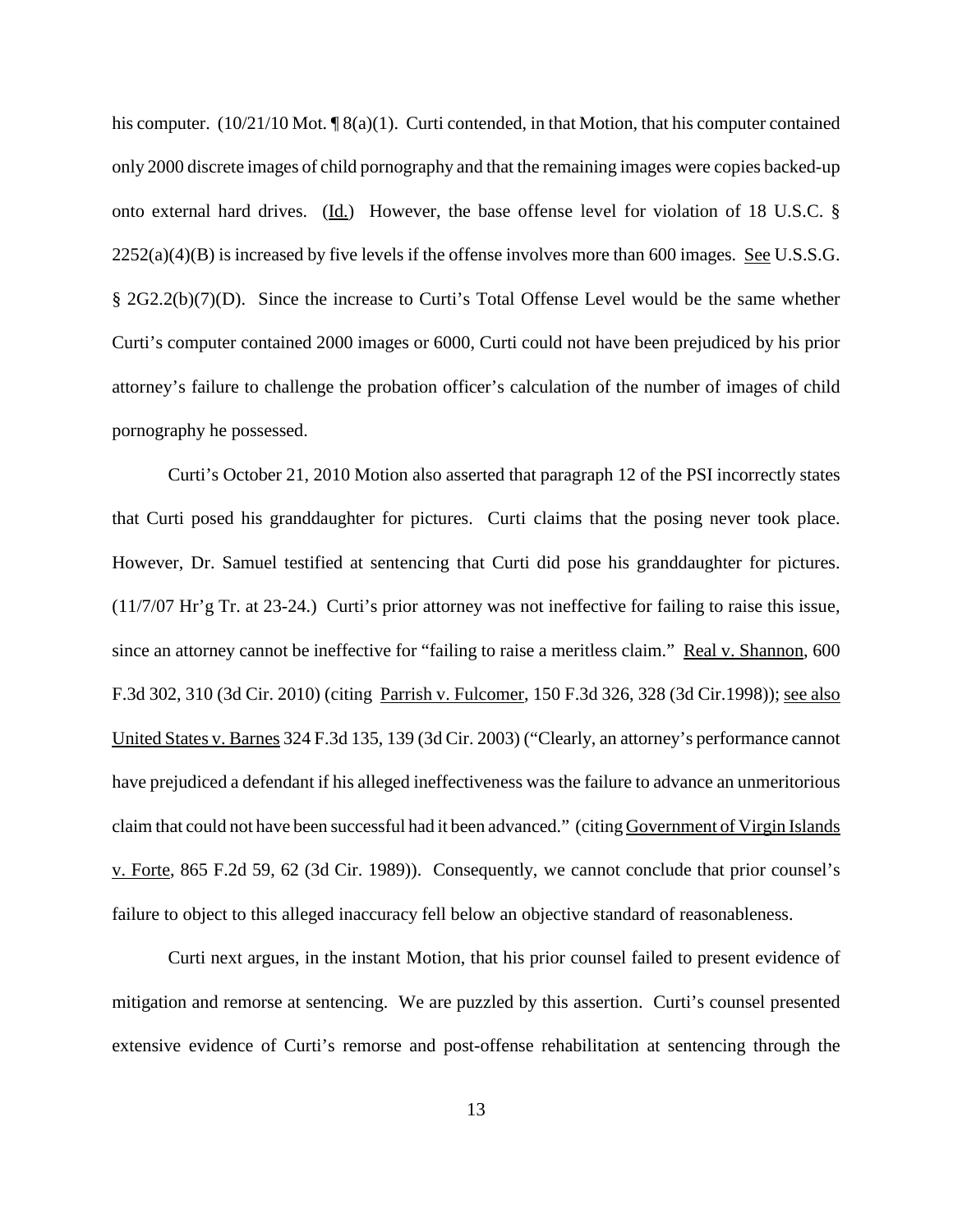following evidence: the testimony of Curti's treating psychologist, Dr. Steven E. Samuel; Curti's own statement to the Court; the letters written by Curti and his friends and family members; and the argument regarding Curti's provision of his encryption code to the Government. (11/7/07 Hr'g Tr. at 3, 6-12, 29-37.) Under these circumstances, we cannot conclude that Curti's prior counsel's presentation of evidence regarding mitigation and remorse fell below an objective standard of reasonableness.

Curti also argues that his prior counsel was ineffective for failing to present the testimony of character witnesses who were present at sentencing. While prior counsel chose not to draw out the sentencing hearing by presenting the testimony of those witnesses, we were aware that those individuals were in the courtroom to support Curti, and we also considered the many letters of support supplied by Curti's family and friends in formulating Curti's sentence. (Id. at 28-29.) Under these circumstances, we cannot conclude that Curti's prior counsel'sfailure to add to the character evidence he submitted by presenting additional testimony fell below an objective standard of reasonableness or had any aggravating effect on Curti's sentence.

Curti further argues that his prior counsel was ineffective for failing to argue that the advisory Sentencing Guidelines range was unreasonable and exceeded a sentence that was sufficient, but not greater than necessary, to comply with the purposes of sentencing. Again, we are puzzled by this assertion. Curti's sentencing counsel extensively argued that the advisory Sentencing Guidelines range was higher than necessary and that the Court should grant a variance below that range. Under these circumstances, we cannot conclude that prior counsel's conduct at sentencing fell below an objective standard of reasonableness. Moreover, Curti **stipulated**, in his **Guilty Plea Agreement,** that his Guidelines Sentencing Range should be calculated based upon each and every one of the specific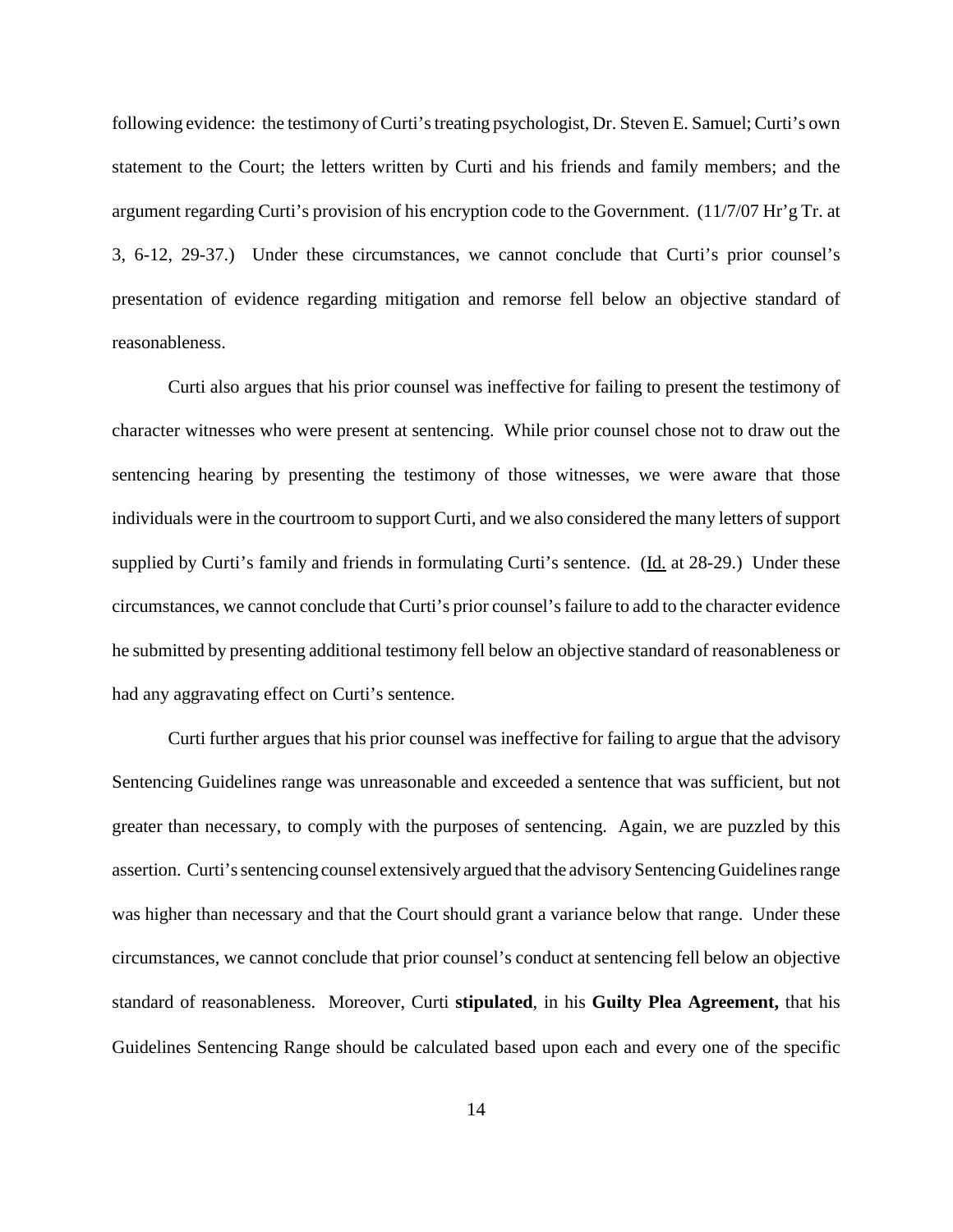offense characteristics that the probation officer used in calculating his Total Offense Level. (Guilty Plea Agreement  $\P$  6(a), (b), (c), (d), (f), (g); PSI  $\P$  25-28.) Consequently, Curti's prior counsel was not ineffective for failing to make additional arguments with respect to the calculation of the advisory Sentencing Guidelines range in this case. See Real, 600 F.3d at 310.

We have examined all of Curti's claims of ineffective assistance of counsel. None of these claims is sufficient to establish that prior counsel's representation of Curti at sentencing fell below an objective standard of reasonableness and prejudiced Curti's. Accordingly, we conclude that enforcement of the waiver in this case would not result in a miscarriage of justice.

# **III. CONCLUSION**

For the foregoing reasons, we conclude that there is no bar to the enforcement of Curti's collateral attack waiver in this case. Because Curti has waived his right to bring a Section 2255 Motion to vacate his sentence, we grant the Government's Motion to Dismiss and dismiss Curti's Section 2255 Motion. An appropriate Order follows.

BY THE COURT:

/s/ John R. Padova

John R. Padova, J.